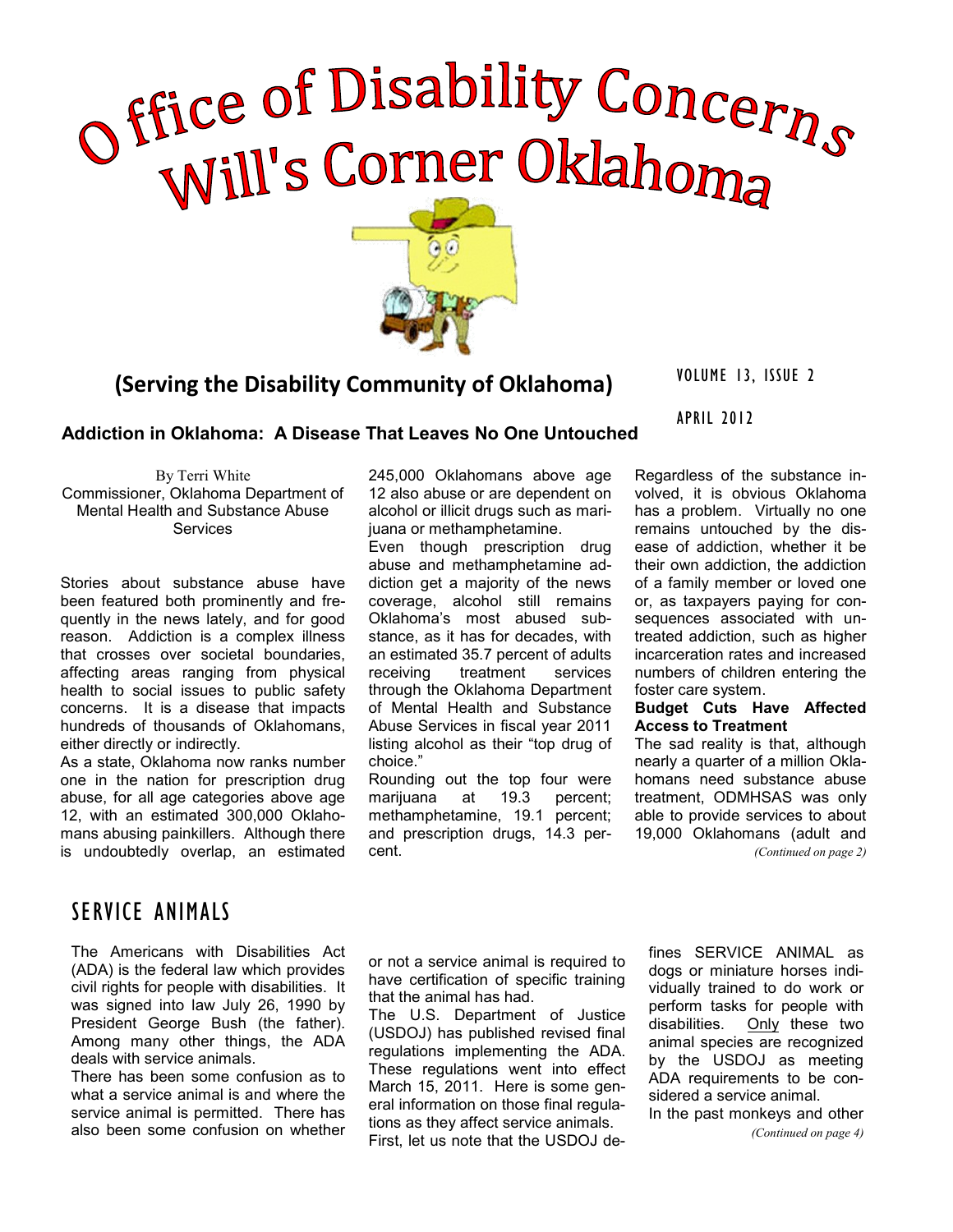Page 2

## ADDICTION

youth) during the past fiscal year, the vast majority of whom received outpatient services. On any given day, there are 600- 900 Oklahomans who are in need of a residential treatment program, but who cannot get in because every bed is full. In Oklahoma, an estimated 78 percent of adults and 80 percent of youth who need substance abuse treatment are not receiving appropriate care. Access to care has always been a problem, but it has become even more difficult in recent years. Since 2009, state and federal funding to the agency has been cut by more than \$36.6 million—from \$326.3 million to \$289.8 million.

Service cuts have drastically reduced access to care statewide. They have impacted community services, local hospitals, all aspects of our criminal justice system, children in state custody, our schools, and the overall health and well-being of our state. The cost of not responding early means a heavier price to pay on the back end. This threatens our ability to treat others in need, because our resources have been drained responding to the needs of those who have reached a crisis state, and leads to an even greater number becoming more ill and more costly to the system and state.

The effect is felt far be-

*(Continued from page 1)* yond that person. It is felt by families and by communities—costs that manifest in a variety of ways.

> From a public health perspective, lack of access to services is directly related to many of the problems we face as a state including high incarceration rates, scores of children neglected or abused by parents with an untreated mental or addictive disorder, uncompensated care at hospitals and social issues. The medical costs associated with untreated addiction and/or mental illness are staggering. One in four of all hospital admissions is directly related to untreated mental illness and/ or substance abuse disorders.

> Most Oklahomans, in general, can expect to live to be about 72 years of age. However, for a person with an untreated addiction, life expectancy drops by nearly 30 years—to an average of only 43.2 years.

> As part of this year's budget request, we are asking for an additional 100 residential substance abuse treatment beds. Funding of this request would restore residential substance abuse services to pre-cut levels, which would help offset some of the tremendous need for filling the treatment gap. Access to treatment services must be a priority if

we are going to help these individuals and their families, but early intervention and prevention efforts to help stop the disease before it starts must be, as well.

#### **Summary**

Tremendous need still exists in our state, as rates of prescription drug abuse continue to rise; waiting lists to obtain services continue to grow; and our state remains historically above the national average for its rate of incarceration.

As an agency, we have responded by implementing programs that are making a difference today and laying the foundation for a better tomorrow. Significant progress has been made in the areas of alternatives-to-

incarceration, use of technology to expand treatment options, and advancing programs to assist children and families. Reducing stigma, emphasizing prevention, and increasing access to care are all necessary if we are to progress in treating addiction. Additionally, integration with physical healthcare—particularly within primary care and emergency room settings—to implement screenings for substance abuse, depression and suicide risk, are essential.

Addiction is a disease that can, and should, be treated. Thousands of Oklahomans are living testaments to this, yet thousands more still need help. If 600-900 Oklahomans were on a waiting list to receive lifesaving services for cancer, there would be public outrage. Treatment for addiction should not be viewed any differently.

Did you know? There are 10-12 thousand spinal cord injuries every year in the United States.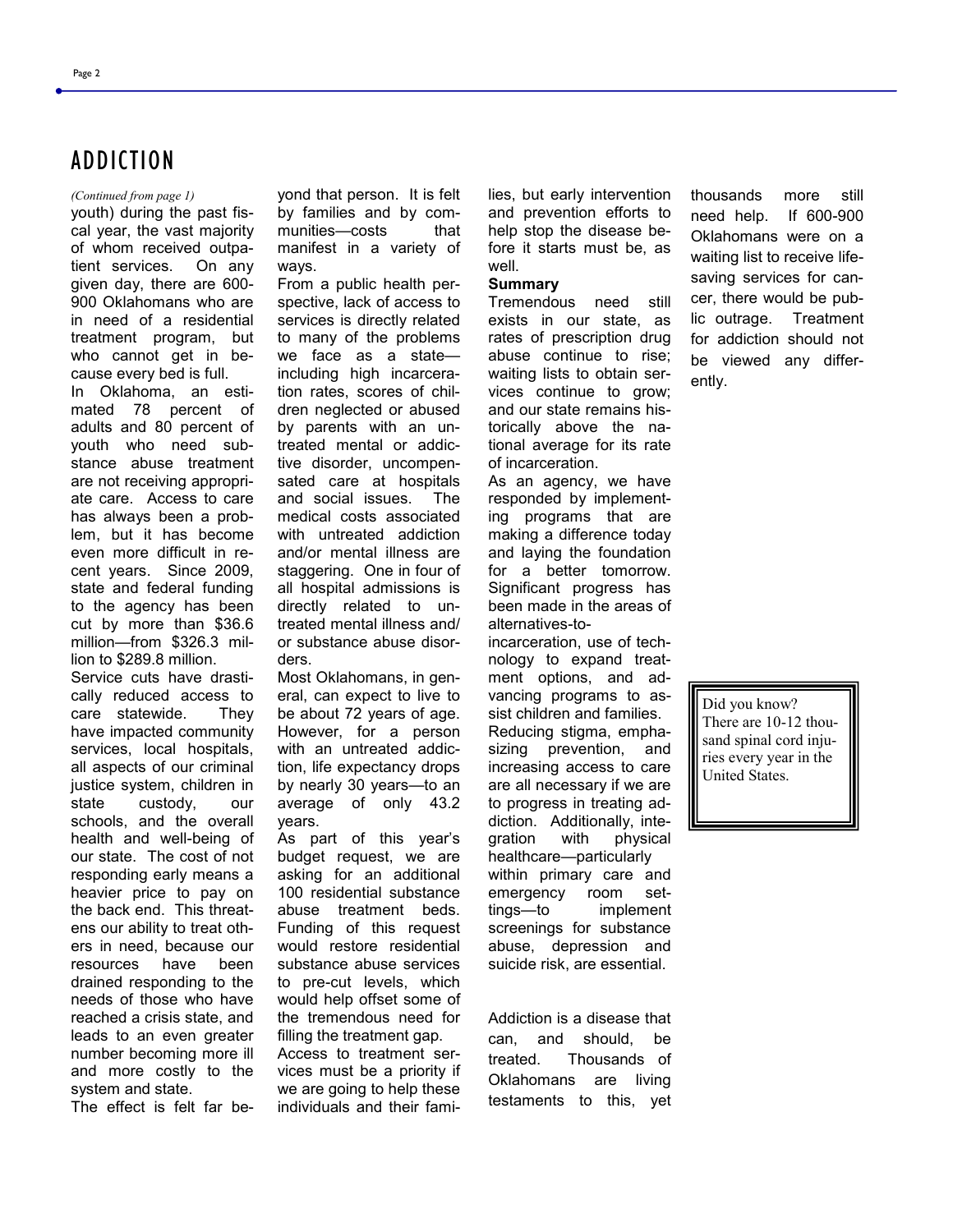## UNITED WE RIDE

#### **United We Ride**

United We Ride (UWR) is a council appointed by the Governor of Oklahoma to provide a comprehensive assessment of existing state and federal human service transportation funding programs. UWRs mission is to evaluate and recommend the most effective and efficient use of human service transportation resources across Oklahoma. The council consists of public and private agencies, Oklahoma Tribes, and persons who are transportation disadvantaged.

The UWR vision sees the creation of a transportation system that supports the needs of all Oklahoma citizens including older adults, people with disabilities, and low-income individuals. The purpose of United We Ride is not only to see expanded public transportation but to explore ways to form collaborations that will more efficiently use available resources.

One element of assessing transportation is to identify barriers to transportation. Sometimes there may be no bus within walking distance of your house. Sometimes your need doesn't fit within transit hours of operation. Sometimes a person may qualify for public transportation because of their age or ability, but not meet income guidelines.

Another step in evaluating the efficiency in our public transportation system is to identify gaps in service. One transit agency may provide service within the city limits of one small town while another agency offers trips across regions of the state. Saturday service may be the exception rather than the rule. Public transportation services may only be available in narrow corridors while vast areas are left uncovered. Many small providers only serve the residents of one particular nursing home, while other providers serve an entire metropolitan area.

Getting up-to-date and accurate information on providers of public transportation statewide is necessary to fine tune the efficiency of the transportation system. In 2011, the Oklahoma Department of Transportation (ODOT) and UWR collaborated to conduct a public transit/ human service transportation survey to develop a comprehensive database of agencies that purchase and/or provide transportation services within the State of Oklahoma.

 That survey helped identify gaps and issues related to providing health and human service transportation and aided ODOT in developing strategies for transportation providers to work together to create a more efficient and effective transportation system. This information provides the big picture we need to encourage better coordination of services. Survey results were integrated into ODOT's Oklahoma Locally Coordinated Public Transit / Human Service Transportation Plan released in January 2012. As we speak, United We Ride is working to complete its two-year Strategic Action Plan which will culminate in a report of recommendations for the most appropriate and cost -efficient service that can be accomplished through the coordination or consolidation of human service transportation resources. The findings and conclusions in the updated ODOT Plan, as well as analysis of best practices in Oklahoma and other states, are being considered in the UWR final recommendations. The report is scheduled to be presented to Governor Mary Fallin at the end of May.

Preliminary data suggests that regional and/or statewide mobility management may be a means to unify all regional transportation services for potential transit patrons. The implementation of a mobility manager service at the state level may require significant time and resources to implement, according to the ODOT Plan. The United We Ride Council agrees. Wouldn't it be wonderful to have one regional, or even a statewide number, to call asking for a ride from Miami to Tulsa on May 1 leaving mid-morning and returning by 5 p.m. Someone at the other end of the line puts you in touch with a provider that meets your needs and their requirements. The

*(Continued on page 5)*

*Preliminary data suggests that regional and/or statewide mobility management may be a means to unify all regional transportation services for potential transit patrons.*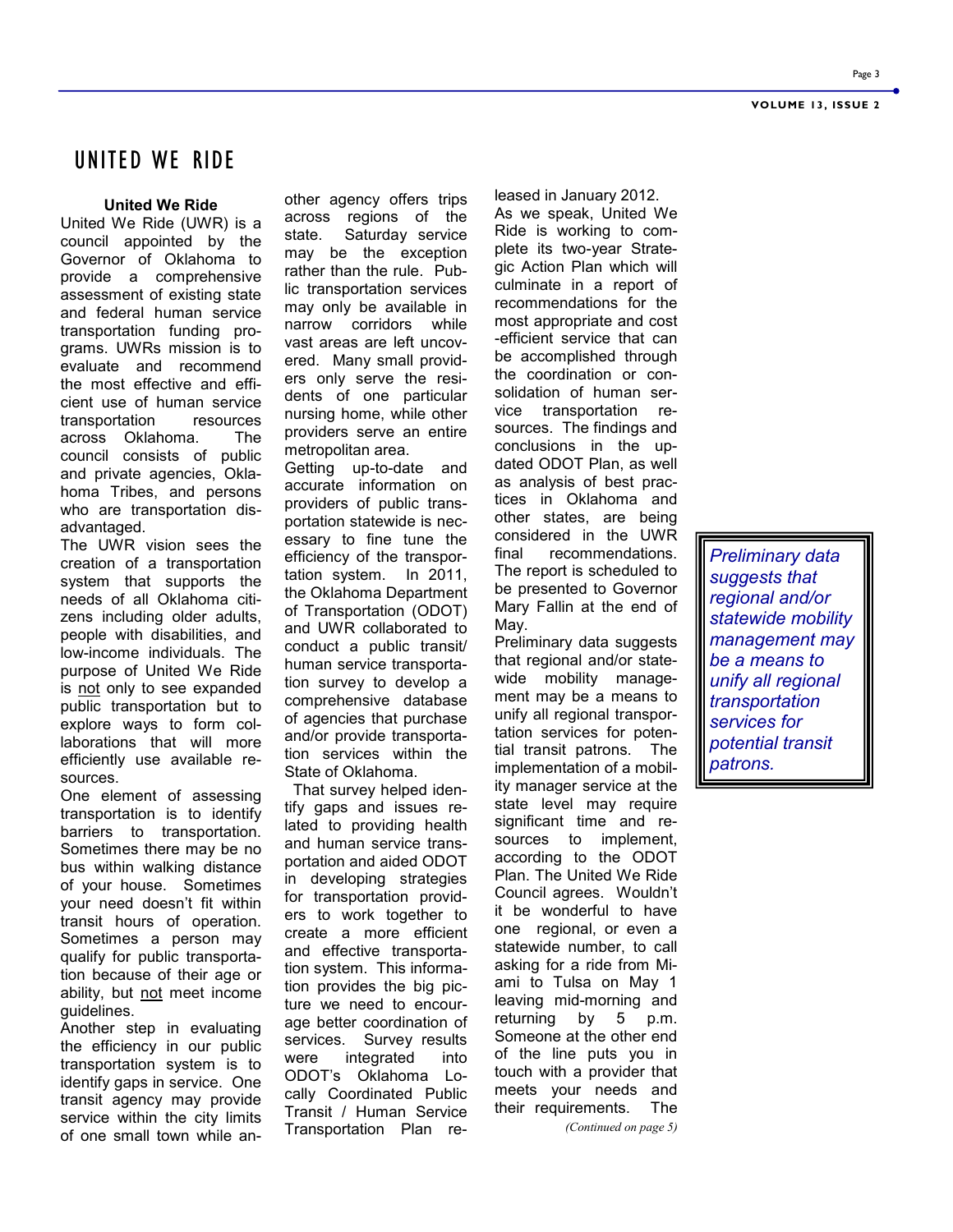## SERVICE ANIMALS

#### *(Continued from page 1)* ronment.

species of animals have been accepted as service animals. This is no longer the case according to this narrower definition of the ADA. However, it should be noted that other laws such as the Fair Housing Act which applies to people with disabilities in public housing and the Air Carrier Access Act which applies to people with disabilities traveling the airways have their own definition of service animal.

Let's talk a little about what type of tasks that service animals may perform. They may guide people who are blind or alert people who are deaf. They may alert a person with a seizure disorder that a seizure is about to take place. They may remind a person with mental illness when to take medication. Animals whose sole function is to provide comfort or emotional support do not qualify as service animals under the ADA.

As a rule of thumb, service animals must be permitted in establishments of state and local government, businesses and nonprofit organizations open to the public. For example, a hospital has waiting rooms, patient rooms and cafeterias open to the public where service animals should be welcome. However, operating rooms or burn units may exclude a service animal because the animal's presence may compromise the sterile envi-

According to the latest interpretation of the ADA on service animals, the animal owners do not have to present certification of training on demand. They may legitimately be asked if the animal is a service animal required by a disability and what work or task the animal has been trained to perform.

This does not mean that an animal may disrupt a public place in any way. Animals must be housebroken. They should not be either too friendly nor threatening in their working environment. They are present to work on behalf of a person with disabilities. When there is a legitimate reason to ask that a service animal be removed, staff must offer the person with disabilities the opportunity to obtain goods or services without the animal's presence.

One frequent disclaimer that people with disabilities who have service animals hear in a restaurant is that health codes prohibit animals on the premises. This is not a legitimate reason to bar entry to a service animal. Again, staff may ask if an animal provides a service to the person with disabilities and what that service is.

Service animals are not pets. They are an extension of the person with disabilities which permits them to function more efficiently in the community. Because of this, people

with disabilities may not be charged deposits or fees which patrons with pets may be charged.

Miniature horses are considered one species meeting the definition of service animal according to the ADA. They generally range in height from 24 to 34 inches at the shoulder and weigh between 70 and 100 pounds. Miniature horses should be housebroken and under owner control. The facility should be able to accommodate the size of the miniature horse, and the animal's presence should not compromise legitimate safety concerns of the facility.

For more information about ADA interpretations of service animals, go to [www.ADA.gov.](http://www.ADA.gov) You may also call 800-514-0301 or 800-514-0383 (TTY) M, W, F 9:30-5:30, Th. 12:30- 5:30 (Eastern Time) asking to speak to an ADA Specialist.

#### **Will's suggestion on service animals:**

As we reported earlier, the ADA does not require a person with disabilities to carry documentation on training of a service animal. It is my suggestion that if you do have documentation of training that you make multiple copies and freely distribute them where appropriate. If your doctor has ordered you to have a service animal, make copies of that order as well. If you get specific information about service

animals from the United Stated Department of Justice, copy that information as well. People with disabilities continue to inform me that there is a lot of misinformation about what the Americans with Disabilities Act requires.

Be eccentric now! Don't wait until old age to wear purple.

Making a living is not the same thing as making a life.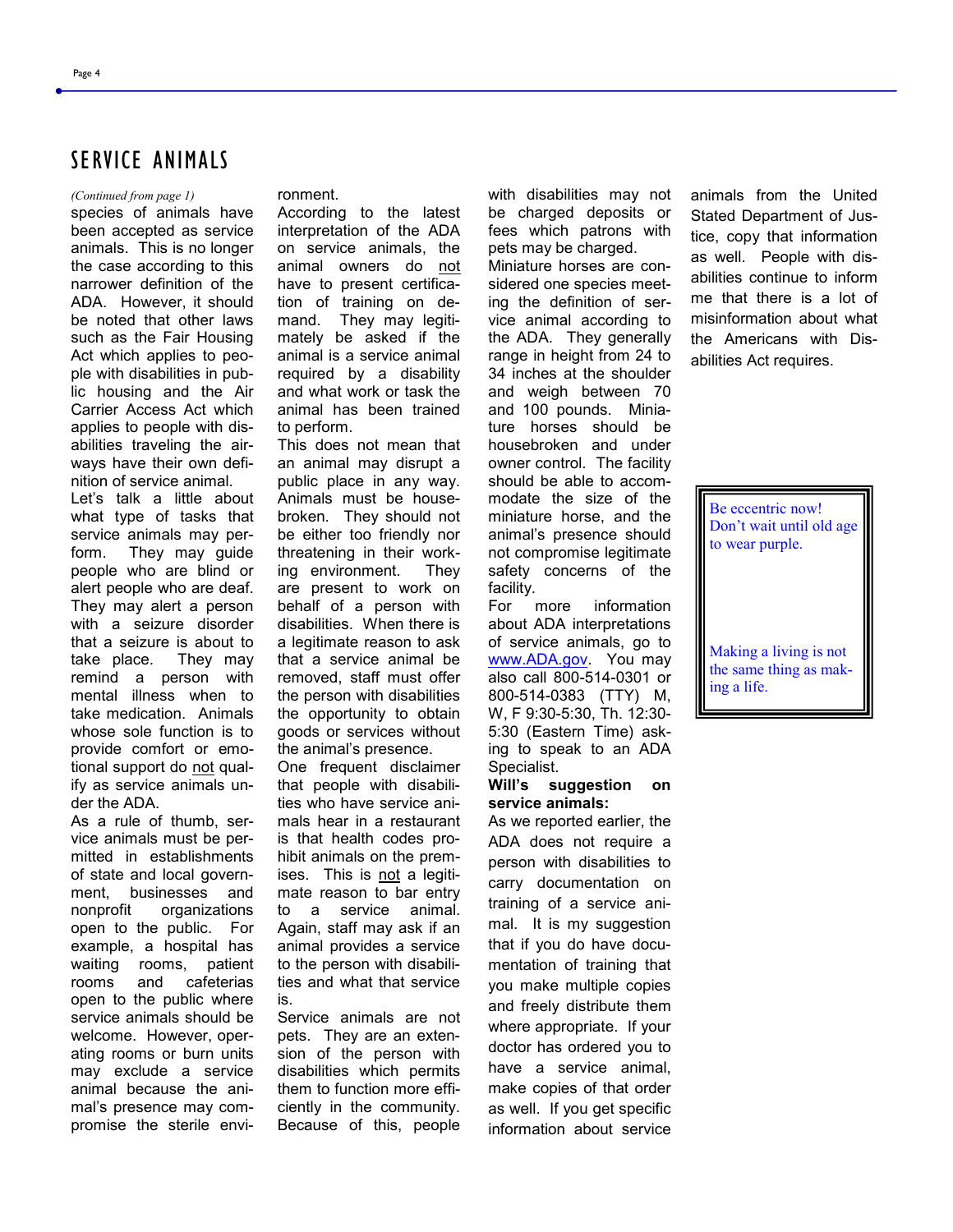#### Quotable Quote:

Perks of Being over 50:

- 1. Kidnappers are not very interested in you.
- 2. Your investment in health insurance is finally beginning to pay off.
- 3. Your joints are more accurate meteorologists than the National Weather Service.

## UNITED WE RIDE

*(Continued from page 3)* the Governor.

benefits to the consumer could be enormous.

We're not there yet, but United We Ride will be suggesting ways to get there in its recommendations. Meetings are always open to the public. The next quarterly meeting will be held May 17, 2012 from 10:30 a.m. till 12:30 p.m. at the Oklahoma Library for the Blind and Physically Handicapped, 300 NE 18<sup>th</sup> Street, in Oklahoma City. At that meeting the Council will sign off on the final plan to be given to

Visit the website at [www.okunitedweride.org](http://www.okunitedweride.org) to view the Strategic Action Plan. If you wish to be added to an email list to receive Council updates and announcements, you may also call Irene Martin at 405-521-3899 or contact her at imartin@okdrs.gov. Better coordination of all public transportation in Oklahoma is important to us all.

## LOVE INC—CUSHING, OKLAHOMA

In my search for comprehensive social services with a hand up rather than a handout, I landed in Cushing, Oklahoma of all possible places. No offense Cushing, but your 2010 population only registered 7826 people. It seems I should be going to Tulsa or Oklahoma City, but it appears bigger cities could learn from you.

LoveInc. is a national organization with 155 affiliates in 30 states. So far the only affiliate in Oklahoma is in Cushing with a catchment area of ten miles in all directions of town.

LoveInc. is Christian churches working together to show love to the poor and needy. The mission statement of the Cushing LoveInc. is to "mobilize local churches to transform lives and communities." That statement is high sounding, but how does it translate into meeting real human needs?

Let's talk about that. I can go to LoveInc. in Cushing to assist me with food, clothing, shelter, budgetary problems, utility bills, furniture—just about any need you can think of. But, lots of places do these kinds of things. What's so different about LoveInc.?

What is different is that LoveInc. is not a handout. It is a hand up. They're going to help you to help yourself. They're not just going to pay that delinquent utility bill. They're going to explore with you how you got delinquent in the first place and get ahead of the game through prevention. Most places—perhaps no others in Oklahoma—do not provide this kind of service.

LoveInc. is going to follow up on any service they provide to verify if you really did pay that delinquent utility bill. They may help you with other needs like prescriptions and groceries after they see the electricity is back on at your house.

Then there's the Back-to-School program to outfit needy kids with clothing and school supplies to start the school year. This is a big need in Cushing as a whopping 62% of

all school children qualify for free school lunches because of poverty. So how does this all work? You call LoveInc.'s clearinghouse for a quick phone interview. They'll ask simple questions like your name, address, family, work, a guestimate of typical expenses and your insurance if you have it.

If you're having financial problems, they may ask you to bring your bills to the office and any letters from collection agencies. Staff will work with you on a plan to solve all your financial concerns—not just that one delinquent bill.

LoveInc. has a resale shop in their building where they sell donated clothing at a huge mark down. All tops may be a dollar. All shoes may be two dollars. The resale shop has been a great success since opening in the fall of 2011. Clothing is affordable to the consumer, and sales have been higher than projected.

As we said, LoveInc. benefits from a large number of volunteers from 45 local churches. It also encourages individual churches to develop their own ministry to the community.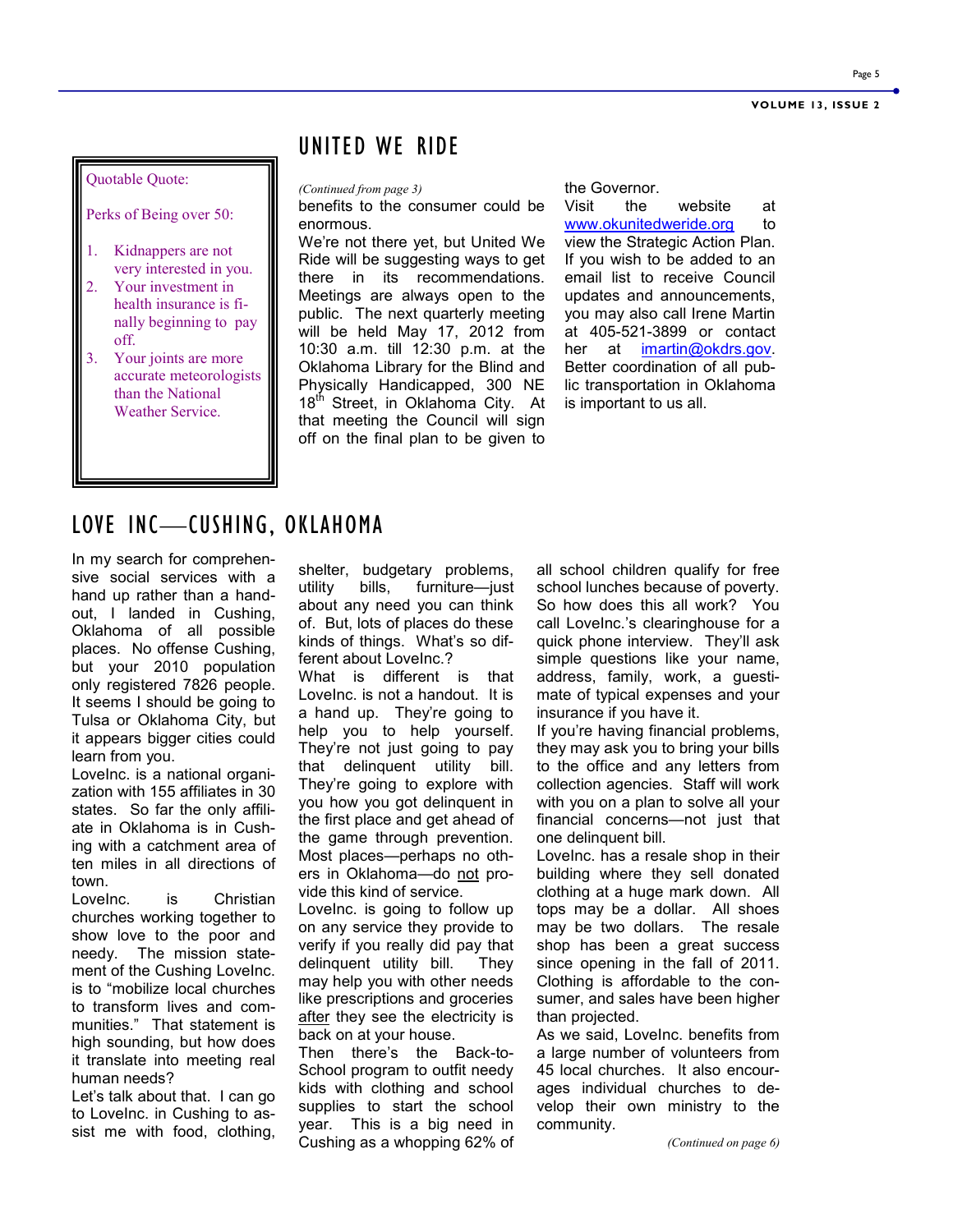## LOVE INCE—CONT.

The local Methodist church sponsors a monthly free meal in the community to feed the hungry. The great thing about that ministry is that the volunteers to cook and serve the dinner come from several different churches.

The First Assembly of God sponsors a furniture ministry. Volunteers pick up items for donation and repair them. They then take that furniture to the homes which need it. Right now LoveInc. provides storage space for the donated furniture. Volunteers from local churches supply staff for

*(Continued from page 5)* in-house social programs as well as volunteers for LoveInc. itself. Only two paid staff work with approximately 70 volunteers to provide comprehensive social services in the Cushing area. It is amazing.

> Amy McCracken is the Executive Director of the Cushing LoveInc. She is an amazing person in her own right who believes in what she does and loves doing it. Amy comes armed with lots of 2010 census statistics which point to some of the serious needs in her area. She and her volunteers work to meet some of those needs in the pre-

sent while empowering their clients to meet future needs themselves. **If you would like to find out more about establishing a LoveInc. in your area of the state, go to the national website at [www.loveinc.org.](http://www.loveinc.org) Read their statistics that fully 14.3% of all Americans live in poverty.**



Remember, a service animal is not a pet. Your service animal cannot be denied entry in places of public accommodation. If you have questions regarding this law, contact the Office of Disability Concerns at 1-800-522-8224.

*You know you're 100% Okie if:*

- *1. You know cowpies are not made of beef.*
- *2. You know the difference between Miamuh and Miamee.*